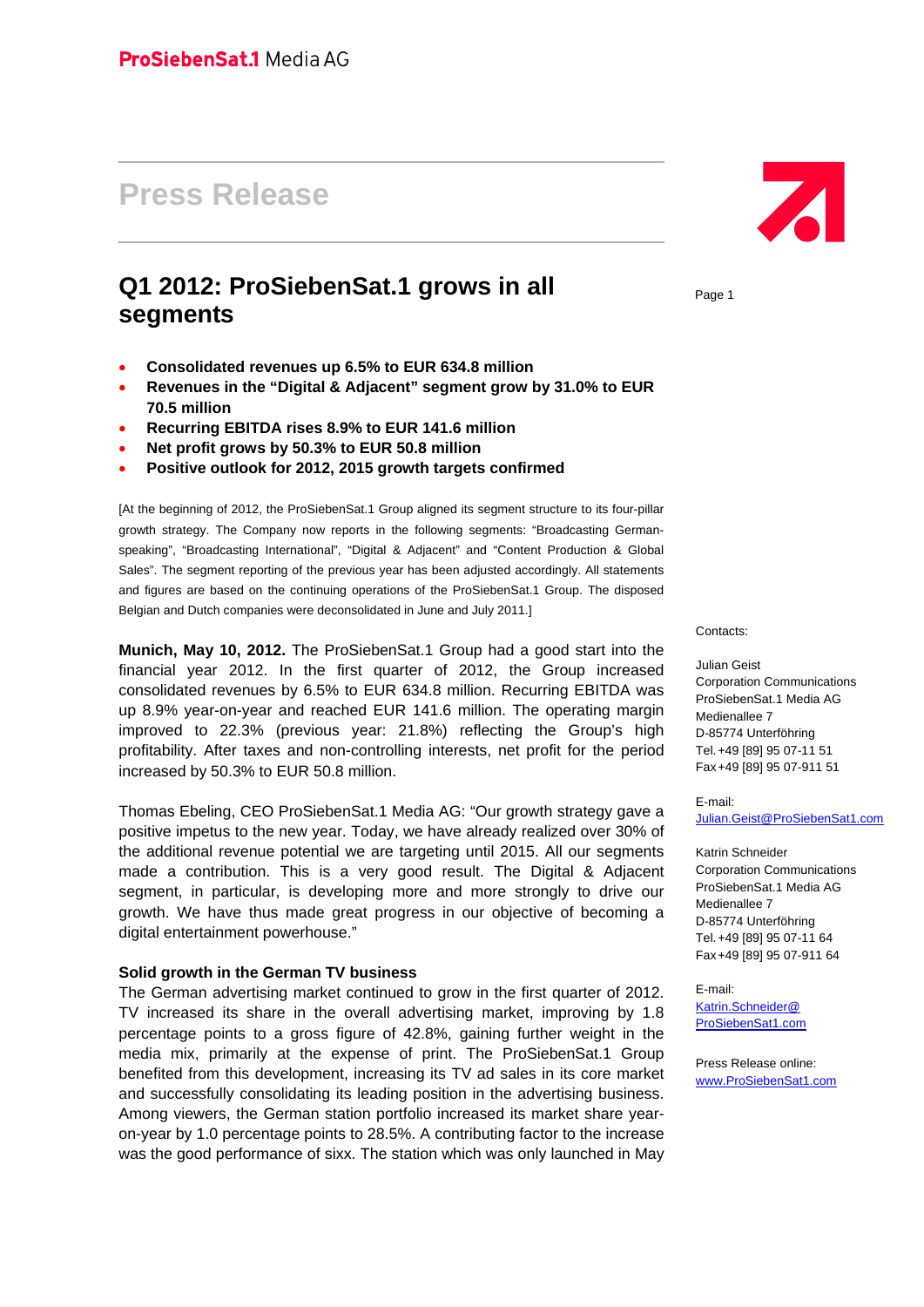

2010 steadily increased its ratings which have in the meantime advanced to  $P_{\text{aq}}$   $\geq$  of 6 0.8%. In the first quarter of 2012, the Group market share of our stations in Austria also rose by 1.0 percentage points to reach 20.2%. Here too, the company was able to capitalize its successes among viewers at appropriate prices. With the station Austria 9, acquired in March 2012, the Group aims to expand its market share further. As early as summer 2012, it intends to relaunch the station in cooperation with sixx.

In contrast to TV advertising revenues, revenues from the sale of programming assets declined in the first quarter of 2012. Nevertheless, overall revenues in the Broadcasting German-speaking segment increased by a total of 1.8% or EUR 7.3 million to EUR 417.9 million. Recurring EBITDA rose by 11.0% to EUR 108.6 million compared to the previous year. Higher revenues and cost efficiency resulted in the significant increase of recurring EBITDA by EUR 10.8 million.

#### **Northern Europe retains high growth rates**

In its Broadcasting International segment the Group also generated higher external revenues year-on-year. At EUR 135.4 million, revenues were 6.3% or EUR 8.0 million higher year-on-year. Once again the most important growth driver was the Northern European station portfolio. In particular, TV stations in Norway considerably improved their advertising revenues compared to the first quarter of 2011. Higher audience shares in the Nordic countries were accompanied by an increase in advertising revenues. In Norway, the Group strengthened the audience market share of its family of stations by 2.4 percentage points to 18.6%. Alongside the successful development of the men's station MAX, growth was also driven by the launch of the station VOX at the end of January 2012. The new station especially targets viewers over 30 years, and in the first quarter of 2012 already achieved a market share of 0.6%. While the ProSiebenSat.1 Group in the Scandinavian countries benefited from its good performance in the audience market and a higher investment volume of the TV advertising industry, TV advertising revenues in Eastern Europe remained below the previous year due to the general state of the economy.

In comparison to the first quarter of 2011, recurring EBITDA declined by EUR 3.4 million to EUR 16.9 million (-16.7% compared to the previous year). Cost increases due to higher programming costs for expanding the Northern European station portfolio and the declining result in Eastern Europe resulted in recurring EBITDA decreasing in the Broadcasting International segment.

## **Investments in new growth areas are paying off**

In the Digital & Adjacent segment, the ProSiebenSat.1 Group generated high revenue and profit growth rates. External revenues increased by 31.0% or EUR 16.7 million to EUR 70.5 million. Higher revenues were primarily driven by the Online unit. Additionally, it was once again the young Ventures business which drove growth, particularly marketing media space to start-up companies. Online games and the video-on-demand portal maxdome were also responsible for the revenue growth. In both units, the ProSiebenSat.1 Group positioned itself more broadly in the first quarter. Thus, the Group concluded an exclusive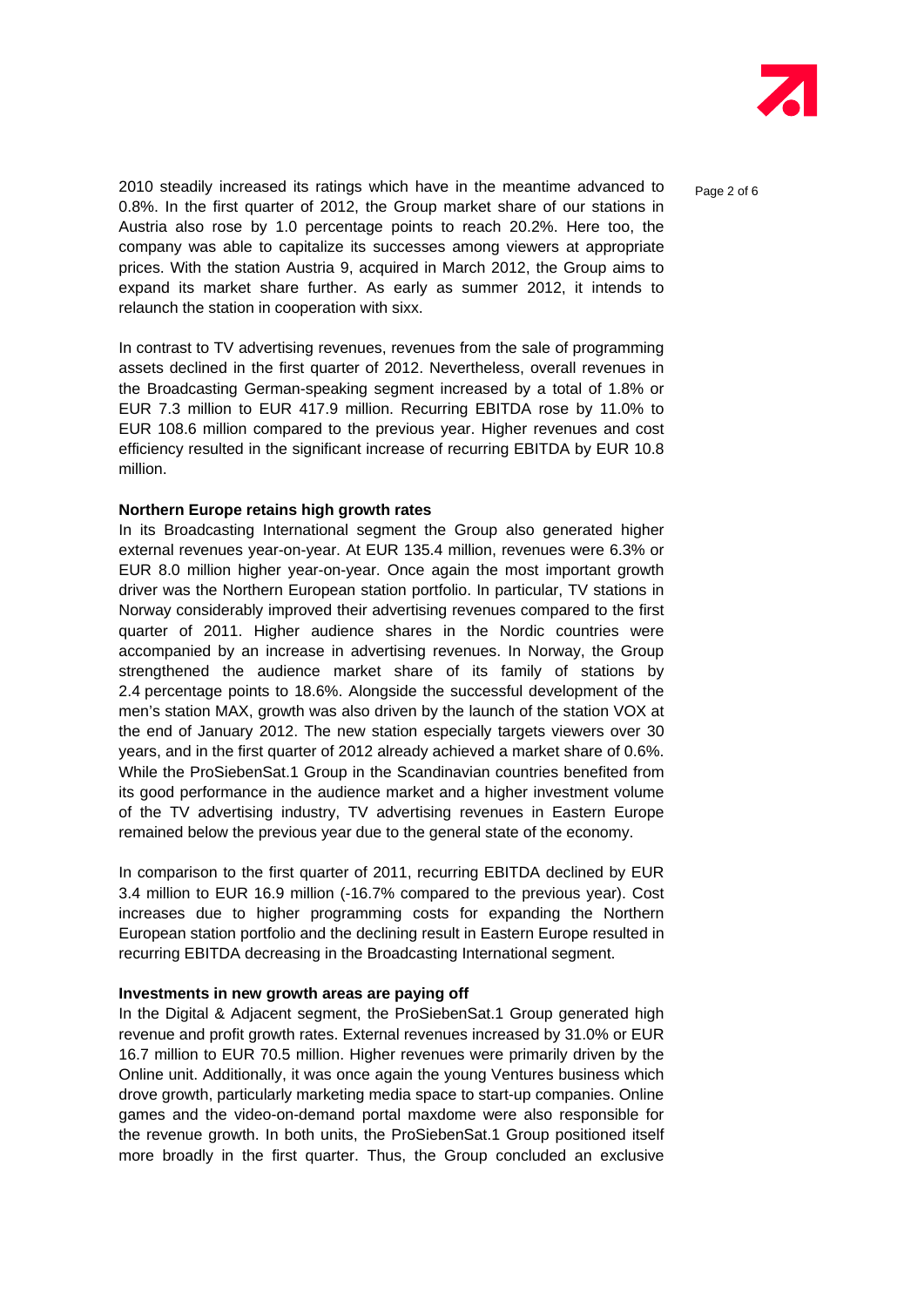

agreement with Sony Online Entertainment on European licenses for eight  $P_{\text{a}ae 3 of 6}$ blockbuster games. From Warner Bros. the Group acquired an extensive rights package for maxdome and concluded an agreement with Panasonic for the technical dissemination of the online video library. With 45,000 titles maxdome is not only the largest video-on-demand portal in Germany, but is now also directly available on nearly all hybrid televisions. Overall the positive revenue trend in combination with costs rising at a lower rate, led to an increase of recurring EBITDA by 70.9% or 7.3 million to EUR 17.6 million.

#### **Dynamic revenue growth at Red Arrow**

The Content Production & Global Sales segment also generated dynamic revenue growth. After the first three months of 2012, external revenues totaled EUR 11.0 million – an increase of 175.0% or EUR 7.0 million compared to the first quarter of 2011. In recent months, the program production and distribution subsidiary Red Arrow Entertainment Group expanded its portfolio through various acquisitions, such as acquiring a majority interest in the British TV and film production company Endor Productions in the first quarter of 2012. In the second half of the year, the company will open a sales office in Hong Kong to develop its activities in the rapidly growing Asian markets. Cost increases as a result of the portfolio expansion resulted in recurring EBITDA declining by EUR 1.9 million to minus EUR 1.5 million.

#### **Consolidated revenues and overall performance rose again**

Revenue growth in all four segments resulted in consolidated revenues rising to EUR 634.8 million, equivalent to a year-on-year growth of 6.5% or EUR 39.0 million. In the first quarter of 2012, operating costs of the ProSiebenSat.1 Group - adjusted for depreciation, amortization, impairment and non-recurring expenses - rose by 6.0% or EUR 27.9 million to reach EUR 494.9 million. Total costs of the Group rose 2.9% to EUR 525.6 million (previous year: EUR 510.8 million). This meant that the cost increase again remained below revenue growth. The main reasons for the rise in costs were investments in new growth areas, such as developing or launching new TV stations and the expansion of the world-wide production portfolio. At the same time, there was a higher consumption of programming assets.

Recurring EBITDA was up by 8.9% or EUR 11.6 million to EUR 141.6 million versus the previous-year figure. The corresponding operating margin increased to 22.3% (Q1 2011: 21.8%). EBITDA increased by EUR 9.7 million to EUR 137.2 million (+7.6%).

In the first quarter of 2012, the financial result improved by 8.2% or EUR 3.2 million to minus EUR 35.7 million. The reason for this was lower interest expenses as a result of the reduced average level of Group financial debt. In the summer of last year, the ProSiebenSat.1 Group prepaid EUR 1.2 billion of its term loans, at the same time extending most of its remaining loans at attractive conditions. In this context, net interest expenses improved by 20.6% or EUR 10.9 million to minus EUR 42.0 million. By contrast, the other financial result declined by EUR 10.6 million to EUR 0.3 million. One factor here was currency effects. Another was that the previous-year figure included a non-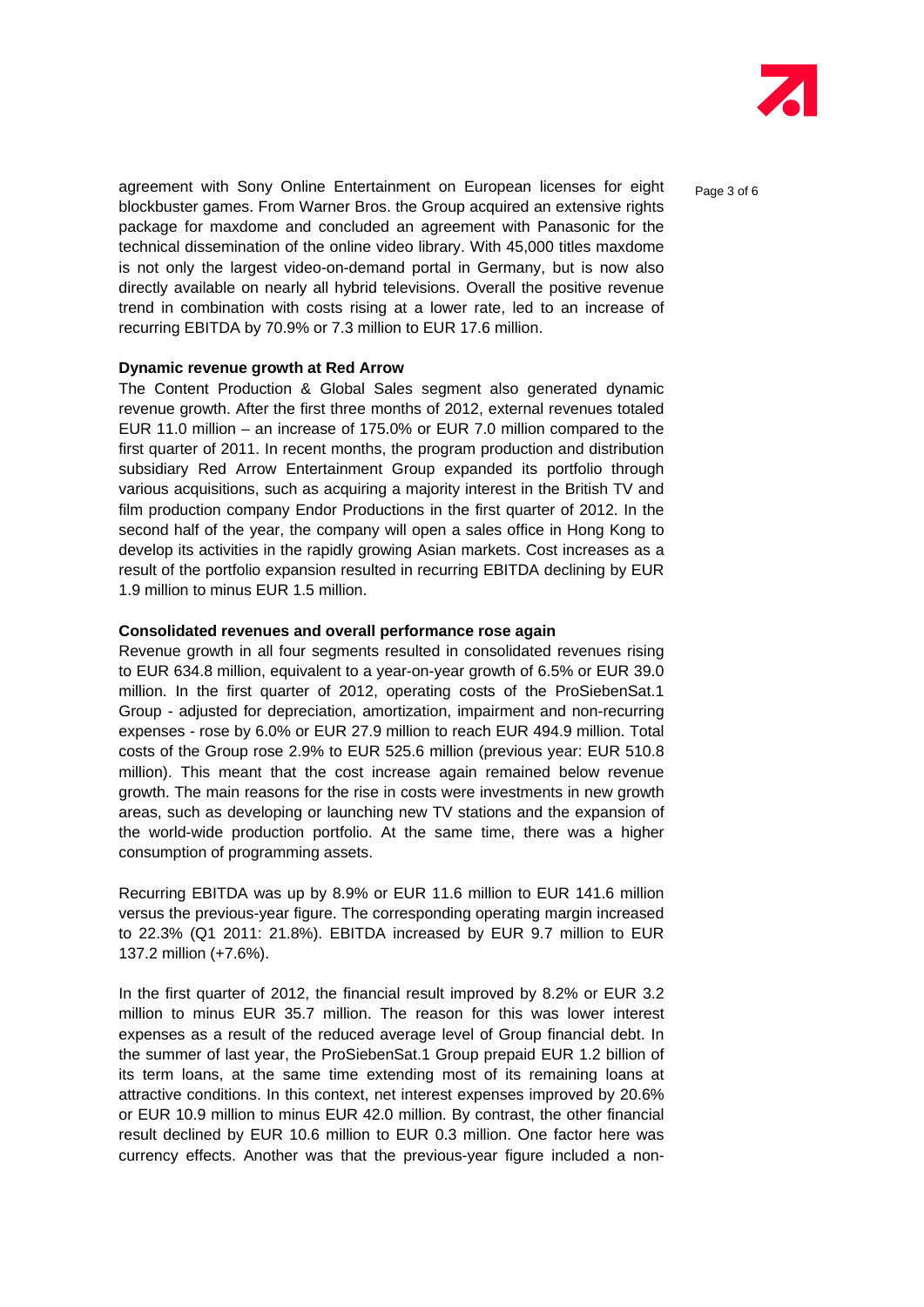

recurring gain in the context of the first-time consolidation of the video-ondemand portal maxdome.

After taxes and non-controlling interests, the net result for the period totaled EUR 50.8 million – an increase of 50.3% or EUR 17.0 million compared to the previous year. Underlying net income rose from EUR 33.8 million to EUR 54.5 million (up 61.2% year-on-year).

Axel Salzmann, CFO: "We continued our profitable growth in the first quarter and are confirming our 2012 targets. In the first three months, the Company not only increased revenues and recurring EBITDA. Due to lower financial liabilities we reduced our interest expenses at the same time, thus generating a considerably better net result. The ProSiebenSat.1 Group has high profitability combined with a solid financial and operating basis."

#### **Solid balance sheet structure with an equity ratio of approximately 30%**

Compared to March 31, 2011, driven by profits shareholders' equity increased by EUR 382.5 million to EUR 1.476 billion. As a result, the equity ratio significantly increased, from 17.4% to 29.3%. Alongside the improved profits situation, the term loan repayment in August 2011 strengthened the Group's equity position on a sustained basis.

As of March 31, 2012, net financial debt totaled EUR 1.923 billion. This corresponds to a decline of 39.0% or EUR 1.229 billion compared to March 31, 2011. The leverage factor also improved considerably in comparison to the previous year. Thus the ratio of net financial debt to recurring EBITDA of the last twelve months was 2.2 times on March 31, 2012. So the leverage factor is within the defined target range of 1.5 to 2.5 times. As of March 31, 2011, the figure was still 3.4 times recurring EBITDA. On the other hand, net financial debt increased slightly compared to December 31, 2011. The rise of 5.8% or EUR 105.0 million is due to the seasonal negative free cash flow in the first quarter (Q1 2012: minus EUR 111.8 million; Q1 2011: minus EUR 141.1 million). Generally the ProSiebenSat.1 Group generates the major part of its free cash flow in the fourth quarter.

## **Positive outlook for 2012 confirmed**

With the first quarter, the ProSiebenSat.1 Group started the year successfully and is confirming its 2012 targets: For the full year, the Group targets an increase in consolidated revenues in the mid-single-digit percentage area. All segments are expected to make a contribution here. Particularly in the Digital & Adjacent segment, the Group anticipates dynamic growth rates. The revenue growth will contribute to an improvement of recurring EBITDA to over EUR 850 million on a full-year basis. In terms of underlying net income, our target is also to achieve a new record. This is based on higher revenues as well as interest and financing expenses decreasing by probably more than EUR 50 million.

Until 2015, across all segments, the Group has identified additional revenue potential totaling EUR 750 million in comparison to 2010. With consistent diversification the Company aims to generate additional growth in areas related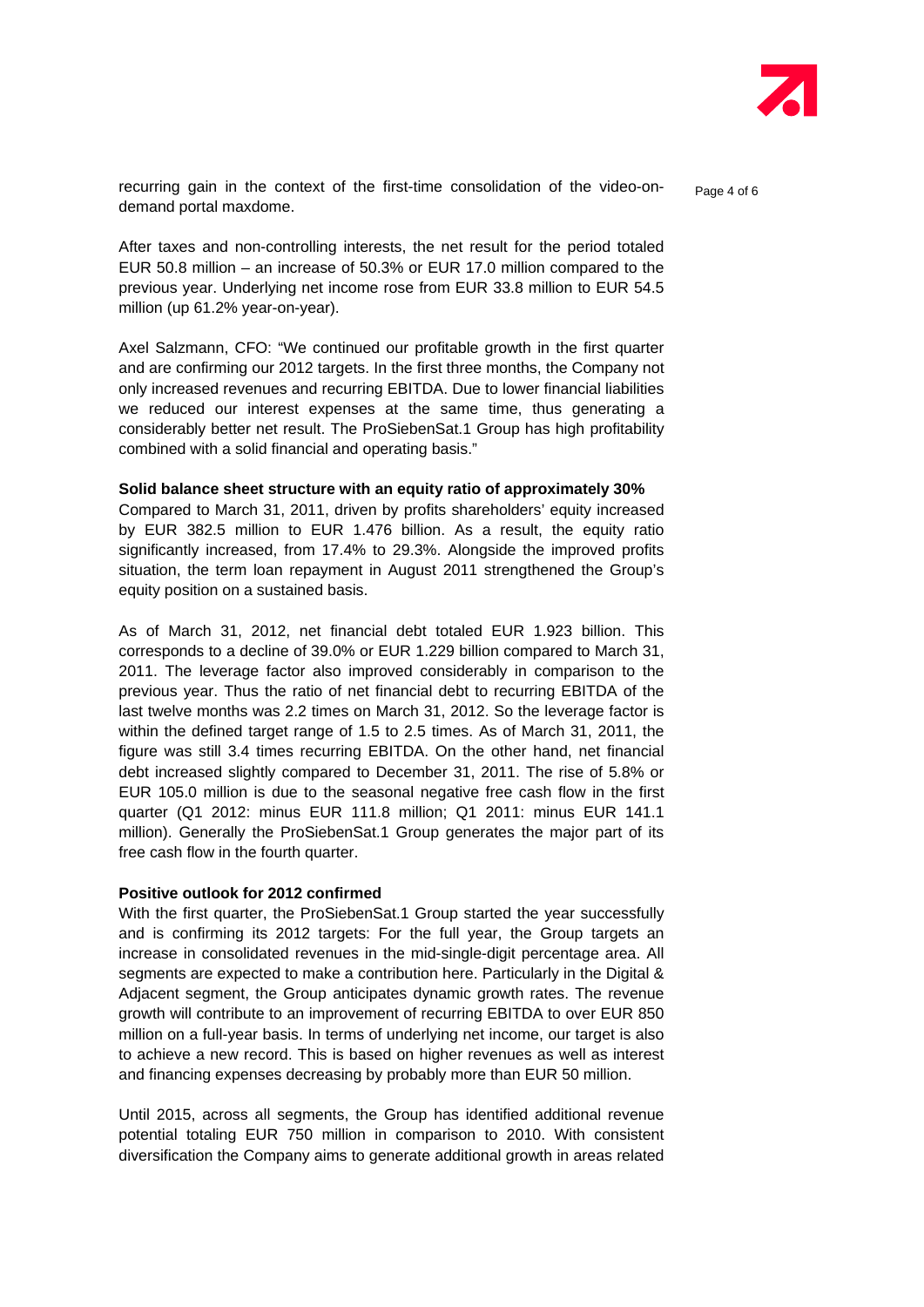

to television and by 2015 to achieve half of its revenues outside traditional TV  $_{\text{Page 5 of 6}}$ advertising in Germany.

Thomas Ebeling, CEO: "ProSiebenSat.1 has an attractive market position in the TV business. Our objective is to expand this further, at the same time leveraging the efficiency of TV to tap into new business fields in related areas. The successful start to the current financial year again shows that with our fourpillar-strategy we are on the right track for sustainable growth."

| <b>EUR</b> million                   | Q1 2012  | Q1 2011  |
|--------------------------------------|----------|----------|
| Revenues                             | 634.8    | 595.8    |
| Total costs                          | 525.6    | 510.8    |
| Operating costs <sup>(1)</sup>       | 494.9    | 467.0    |
| Recurring EBITDA <sup>(2)</sup>      | 141.6    | 130.0    |
| Recurring EBITDA margin (in %)       | 22.3     | 21.8     |
| <b>EBITDA</b>                        | 137.2    | 127.5    |
| Non-recurring items                  | $-4.4$   | $-2.5$   |
| <b>EBIT</b>                          | 110.9    | 86.2     |
| Financial result                     | $-35.7$  | $-38.9$  |
| Consolidated net profit (after       |          |          |
| non-controlling interests)           | 50.8     | 33.8     |
| Underlying net income <sup>(3)</sup> | 54.5     | 33.8     |
| Free cash flow                       | $-111.8$ | $-141.1$ |

#### **ProSiebenSat.1 Group key figures for the first quarter 2012**

Continuing operations.

| EUR m                     | Mar. 31,<br>2012 | Dec. 31, 2011 | Vlar. 31, 2011 |
|---------------------------|------------------|---------------|----------------|
| Equity                    | 1,476.4          | 1,441.4       | 1,093.9        |
| Equity ratio (in percent) | 29.3             | 28.6          | 17.4           |
| Net financial debt        | 1.922.9          | 1,817.8       | 3,152.3        |
| Leverage $(4)$            | 22               | 21            | 3.4            |

Continuing operations.

# **Segment key figures for the first quarter 2012**

| EUR m                               | Q1 2012 | Q1 2011 |
|-------------------------------------|---------|---------|
| <b>Broadcasting German-speaking</b> |         |         |
| Revenues (external)                 | 417.9   | 410.6   |
| Recurring EBITDA <sup>(2)</sup>     | 108.6   | 97.8    |